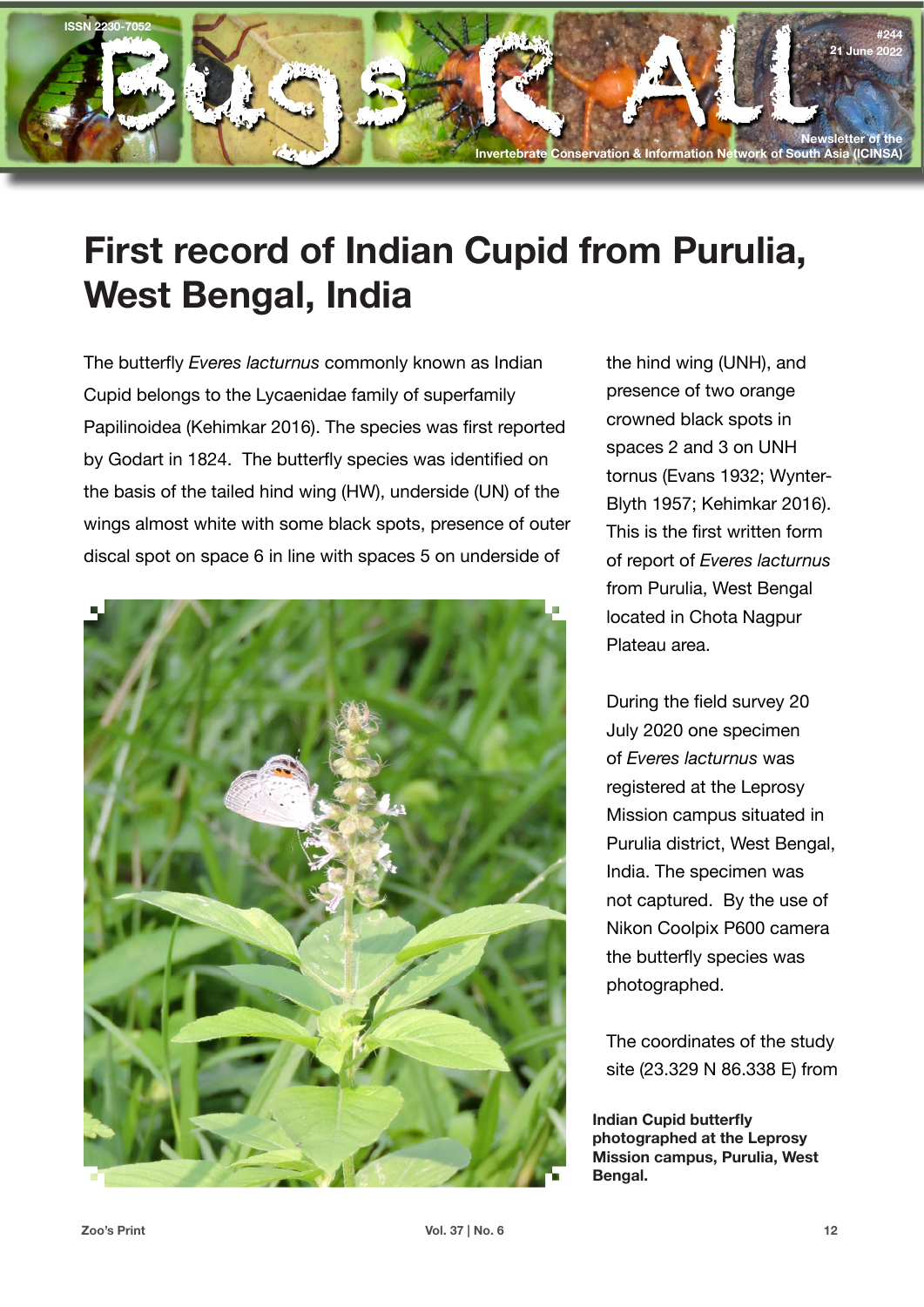



**India map showing Purulia District.**



**Map of West Bengal showing the locality of the observation.**

where the butterfly species were observed in collection of nectar from an *Ocimum americanum* plant were plotted in raster plot done by using R Studio 3.6.3 for visualizing the location (R Studio Team 2020).

The butterfly Indian Cupid has distribution in India with records from Maharashtra, Mizoram, Kerala, Telengana, Andhra Pradesh,



**Coordinates of the site from where butterfly Indian cupid was photographed plotted in Purulia map.**

Tamil Nadu, Karnataka, West Bengal, Nagaland, Gujrat, Odisha, Uttarakhand, Assam, Chattisgarh, and Chandigarh (Churi 2022). Besides India, this butterfly species also found in Sri Lanka, Nepal, Bhutan, Bangladesh, Myanmar (Kehimkar 2016). Woody hilly habitats are preferred by this butterfly species but they are also